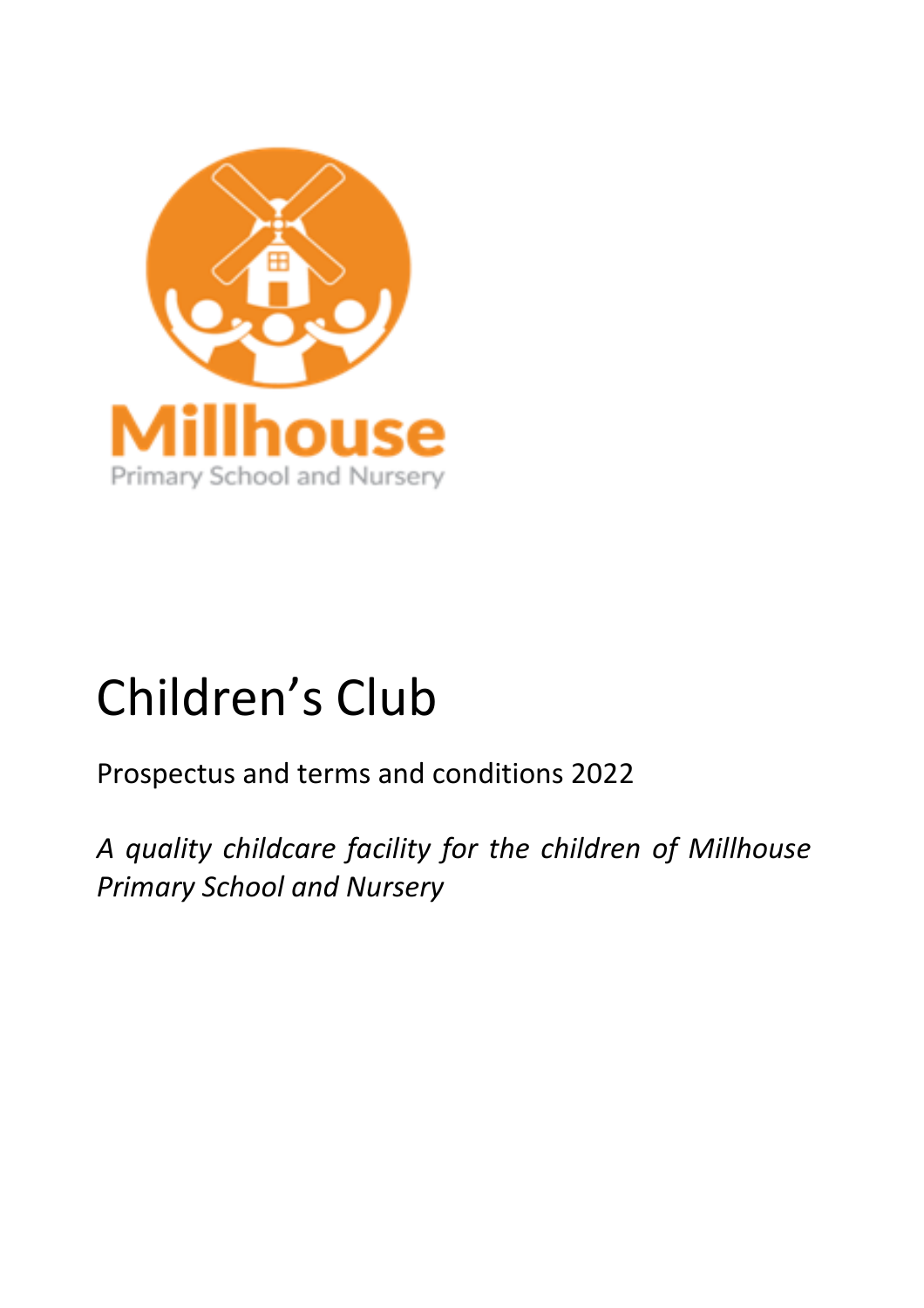## **Table of Contents**

# <span id="page-1-0"></span>Welcome to Millhouse Children's Club

Our Before and After School Clubs provide care in a caring and stimulating environment for children who attend only Millhouse Primary School & Nursery. The club is governed by Millhouse Primary School & Nursery and follows the policies and procedures of the school. The school, along with the governors and staff, aim to provide our parents/carers with a firstclass childcare facility, where your child can work in an atmosphere of mutual respect and trust. We will provide good quality healthy food in accordance with our healthy school's policy.

# <span id="page-1-1"></span>Our Vision

At our school, we inspire a love of learning. Everyone will believe in themselves and have the aspirations and skills to succeed in life.

- We are proud of our achievements and celebrate success.
- Our curriculum develops pupils' independence and encourages inquisitive minds.
- Our school is a safe environment where we value everyone and have respect for each other.
- We know that we learn best when we challenge ourselves.

## <span id="page-1-2"></span>What do we do?

We structure the sessions so that there may be short periods of whole group activities as well as independent or individual activities. These might include a play session, drama, an outdoor game or a visit to one of the play areas on site. At other times we will give the children the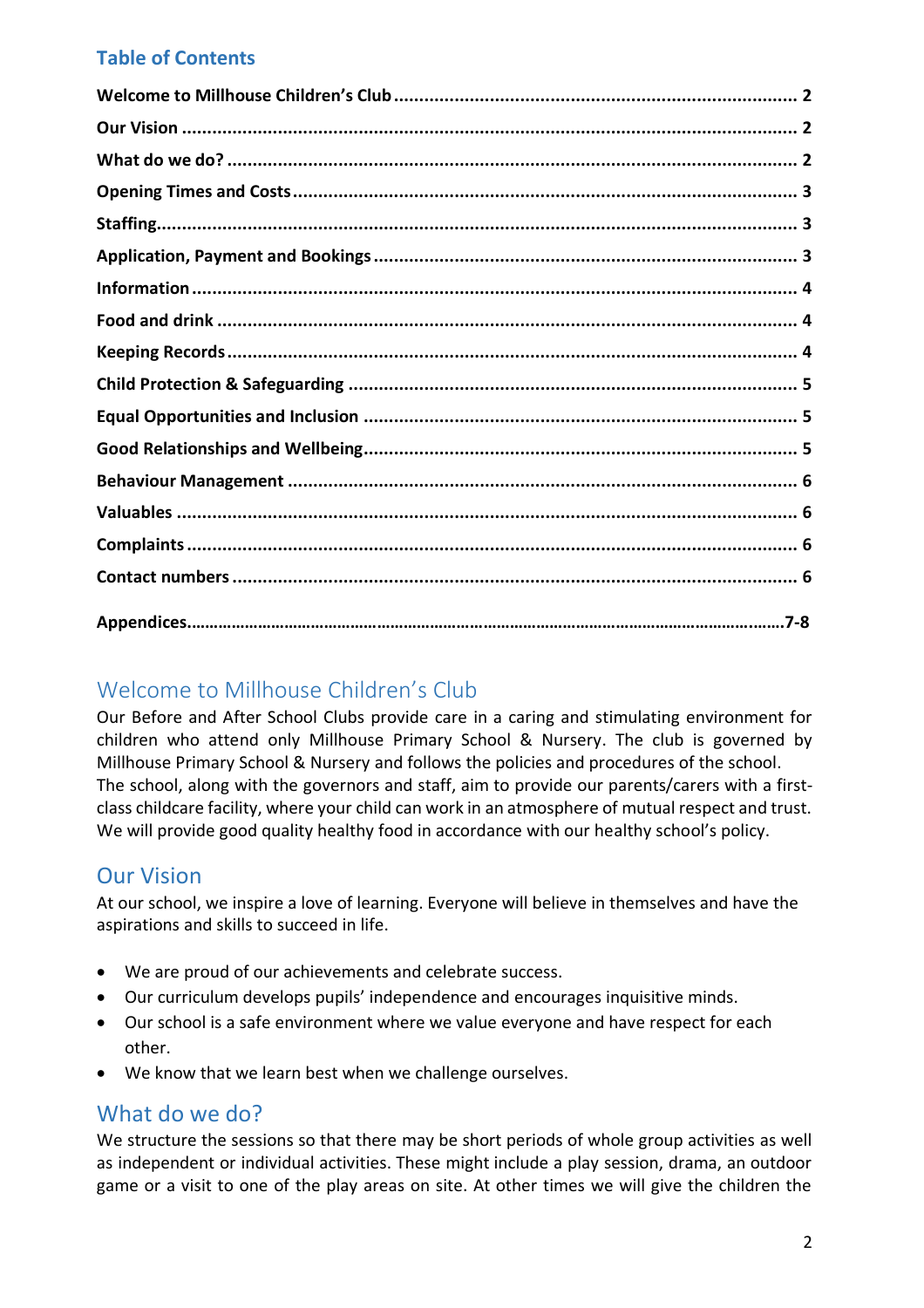opportunity to choose from a range of activities. We are not a homework club; however we will support children with learning at parental request.

<span id="page-2-0"></span>

|  | <b>Opening Times and Costs (Term time only)</b> |
|--|-------------------------------------------------|
|--|-------------------------------------------------|

| Session      | <b>Start Time</b>  | End Time           | Cost  |
|--------------|--------------------|--------------------|-------|
| Morning      | 7:30am             | 8:55am             | £3.00 |
| After school | 3:00 <sub>pm</sub> | 6:00 <sub>pm</sub> | £7.50 |

Drop off and Collection

- Parents should use the gate (next to the car park) and walk down to the 2<sup>nd</sup> set of white doors and use the buzzer to alert staff.
- If the children are outside and no one answers, parents are to call the Children's Club mobile (07849 756647) and a member of staff will direct you.
- All morning drop offs must be done **by 8:15** am as we have children starting to arrive at 8:30 am.
- Afternoon collections cannot happen until 3:30 pm, when all classes have gone home.

# <span id="page-2-1"></span>**Staffing**

Children's Club Supervisor: Miss Rivers

Children's Club Deputy Supervisor: Mrs Rebbeck

Children's Club Administration: Childrensclub@millhouse.essex.sch.uk

All staff are employed by Millhouse Primary School & Nursery in accordance with OFSTED regulations which require Disclosure and Barring Service checks to be carried out.

# <span id="page-2-2"></span>Application, Payment and Bookings

To apply for a place please complete the application form and we will contact you when a place is available. Children's Club administration is carried out once a week so please email any requests.

**Your place is then allocated for the duration of you time at Millhouse unless you serve notice to cancel or the School cancels your place for non-payments or behavior.**

All payments are to be made online using the School payments App. (See office for further information).

We also accept Employees Childcare Vouchers please email the office to make us aware as the payments are received differently.

#### **Fees must be received by the School in advance on the Saturday the week before your child attends the Children's Club.**

**We will charge £5.00 for each week a late payment occursthis applies to both School payment system and Voucher scheme payments. Voucher scheme payments take longer to reach the school bank account so please ensure you allow sufficient time. If arrears are still not cleared by second week your place will be withdrawn giving one week's notice.**

Fees are payable during term time and this includes sickness and holidays. Please note you are reserving your child's place and are liable to pay fees for all booked sessions; no show due to illness/holidays etc. still needs to be paid for.

Any cancellation of sessions (including part cancellation) need to be advised via email [childrensclub@millhouse.essex.sch.uk](mailto:childrensclub@millhouse.essex.sch.uk) giving **One Months' notice.** If you are requesting to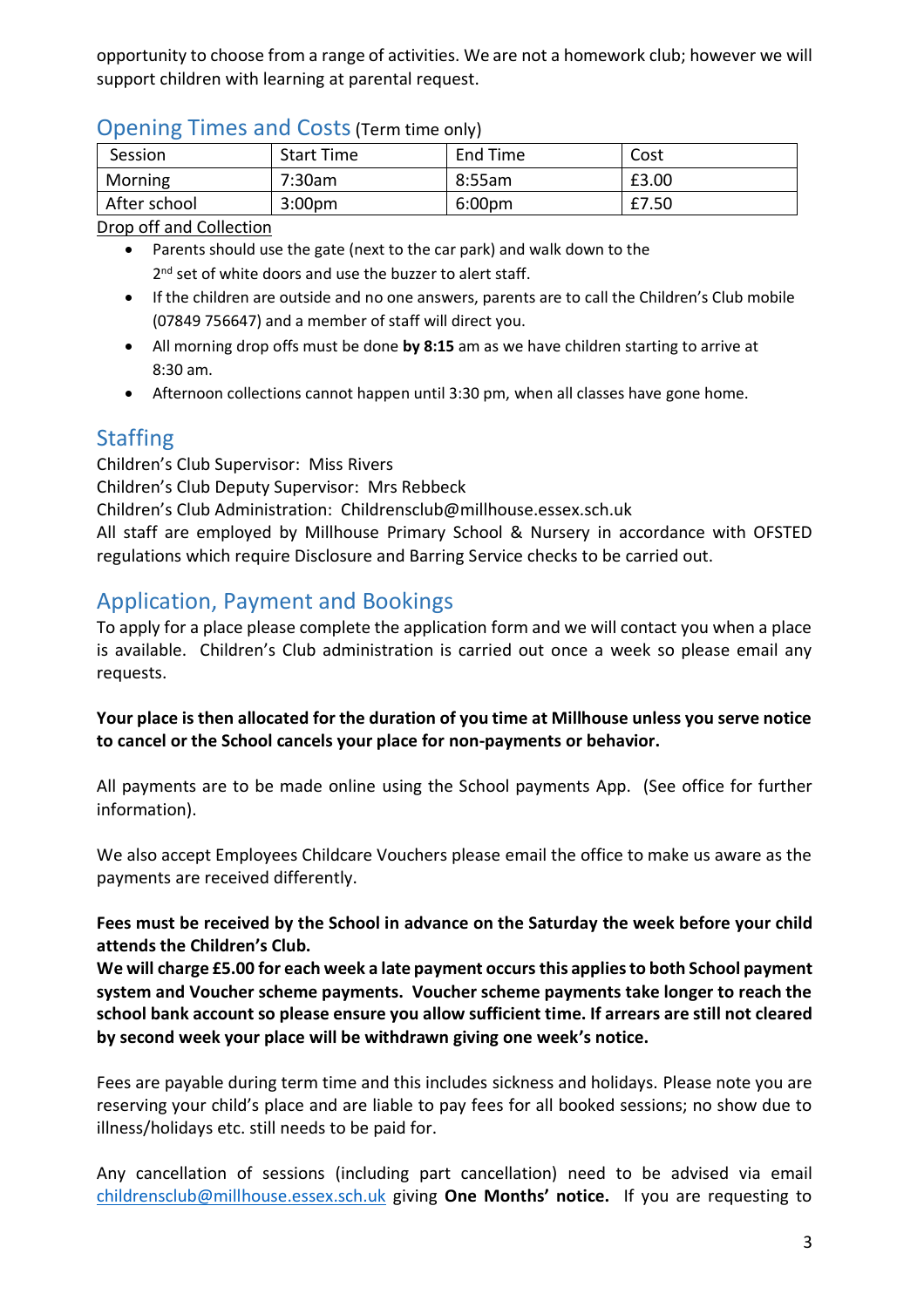change from a Full Time to a Part Time place this **may not** be available as Full Time places always take priority.

The children must be collected promptly by 6.00pm. **A charge of £5 will be charged up to the first 15 mins and £5 for every additional 15mins if parents/carers are late.** This sum will be used to pay towards staff overtime. If parents/carers are consistently late, then the child's place will be at risk. If your child is not collected at the agreed time and the parent/carer has not advised the club of any delay, we will phone all of the emergency numbers you have given us on the 'child(ren)'s form'. If we have no contact by 6.30pm, we will make a decision if/when to contact Social Services.

To maintain low fees, we only carry out administration on Children's Club once per week, if it is an urgent matter please contact the School Office in the first instance.

#### <span id="page-3-0"></span>Information

Children's Club is situated within the Key Stage 2 hall and children from Key Stage 1 and EYFS will be escorted to or from their respective classes by a member of staff at the start/end of the school day.

Any changes to arrival and collection time should be notified in writing. Please deliver your child to the door and sign them in with a **member of staff** when dropping them off. When collecting please ensure you sign them out.

Please ensure that you sign your child out. When a parent/carer or other adult identified on the registration form is unable to collect their child, a member of Children's Club staff must be informed beforehand, as the children will not be allowed to leave the premises with persons unknown. If a parent nominates an unknown representative to collect the child from us, we must be informed of the name of the chosen representative, their relationship to the parents or child and sufficient additional information to ensure that our security systems are not compromised. This may consist of a photograph of the chosen representative, password or other information agreed between us and the parent.

## <span id="page-3-1"></span>Food and drink

The school catering team provide healthy light meals. The menu changes twice per year. An alternative menu maybe provided if your child has an allergy or follows a specific diet.

#### <span id="page-3-2"></span>Keeping Records

We will keep appropriate records in a safe and secure place. Health and Safety is paramount at the Club. The Club is covered by the Health & Safety of the school, which is reviewed annually. Regular risk assessments are conducted to ensure that the children and staff are kept safe. We hold regular fire drills, whereby the staff and children are made aware of the appropriate action to be taken, should a fire occur. All our staff are suitably trained and receive an induction. All staff have relevant first aid training.

Carer/Child are generally 1:8 for KS1 & EYFS children and generally 1:10 for KS2 children. Children are not allowed to leave the premises unless accompanied by their parents/carers or a member of staff. It will be assumed the clubs have permission for all children to be taken outside the premises onto the school grounds. Upon the registration of a child at the clubs, the staff employed by us will act in loco parentis for the duration of the time that the child is in our care, both on and off the premises, until a parent or chosen representative collects the child. In the case of any illness, accident or emergency the club will take such action that is deemed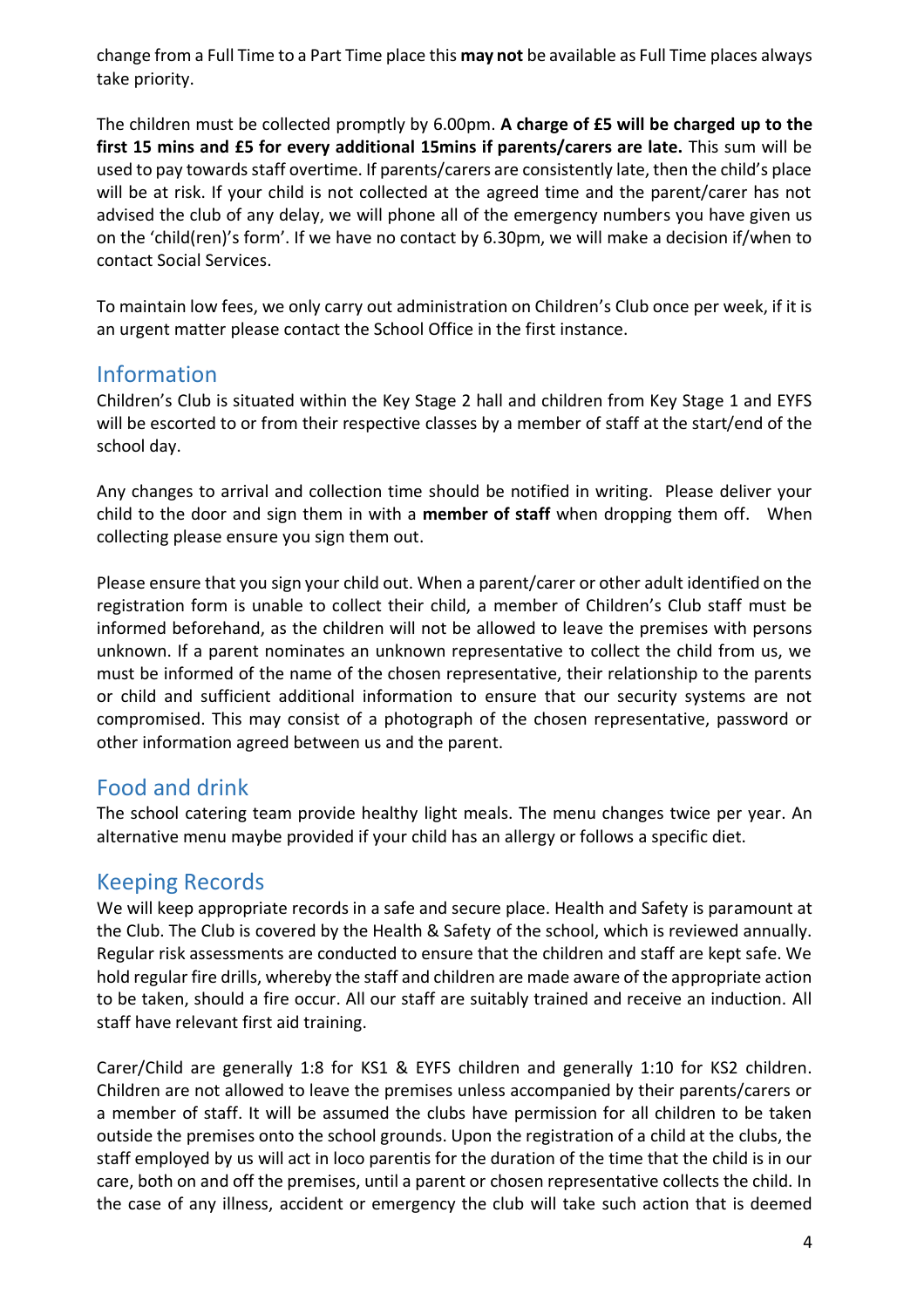necessary. If the club informs a parent that a child must be collected prior to the usual collection time, for whatever reason, the parent must either collect the child as soon as practicable or nominate and arrange for a chosen representative to do so.

All families will be asked to complete a medical and contact detail form. It is the responsibility of parents/carers to advise us of any changes and to ensure that we hold emergency contact details appropriate to the time of day as well as any material information relating to their child's health or individual requirements.

#### <span id="page-4-0"></span>Child Protection & Safeguarding

We follow the Child Protection Policy of the school which is reviewed annually. Our named Child Protection & Safeguarding Lead is Mrs Haken. It is our duty to know and follow the necessary procedures for reporting any suspected abuse. All staff are aware of the signs and symptoms of all types of abuse and know the procedure to carry out in these circumstances. If you, as a parent have concerns about any child or member of staff, you can contact Mrs Haken via the school office.

We have clear systems in place with regards to dropping off and collecting the children. Parents must provide us with the names of the adults (not teenage siblings) who can collect their child. As mentioned before, if there is a change in adult collecting, the parent must provide us with the person's name and the password which will be used to identify them. If this is not provided, staff will not allow the child to leave the premises. We have an intercom system at the door which parents must use. Parents must wait at the external door for a member of Club staff to bring their child to the door. Parents are not allowed to be unaccompanied on the school premises. Parents must sign their child in and out of the club.

#### <span id="page-4-1"></span>Equal Opportunities and Inclusion

We offer all- inclusive clubs. If you or your child have special needs please come and talk to us about any additional requirements you may have and we will do our utmost to ensure that these needs are met wherever possible. Our aim is to provide for the social, emotional and physical needs of each individual child in the group. Every child within our care is treated as an individual, and given opportunities to learn and develop. We take into account the individual child's age, gender, ethnic origin, stage of development, home language and any special needs. We encourage the child to develop their own identity and culture, and help all children to learn about different cultures other than their own with a view to respecting others beliefs. All children in the group irrespective of their particular needs are encouraged wherever possible and appropriate to participate in all the group's activities. We ensure that every child has equal access to toys, puzzles, books, sports etc., and that there can be no stereotypical gender bias. The Club will endeavour to meet the needs of the children with regards to adaptations and equipment needed and will aim to secure funding for this purpose.

## <span id="page-4-2"></span>Good Relationships and Wellbeing

Aggressive or abusive behaviour, physical or verbal, either to children or staff, is not tolerated. We reserve the right to send home any child if such action is deemed to be necessary or in the best interests of that child or other children. Children and adults must show respect for and make proper use of all property, equipment and premises whilst attending the clubs.

We recognise that the parents know their children best. We show respect for each family's beliefs, and parents' wishes for the child. We regularly ask you to update the 'child forms' and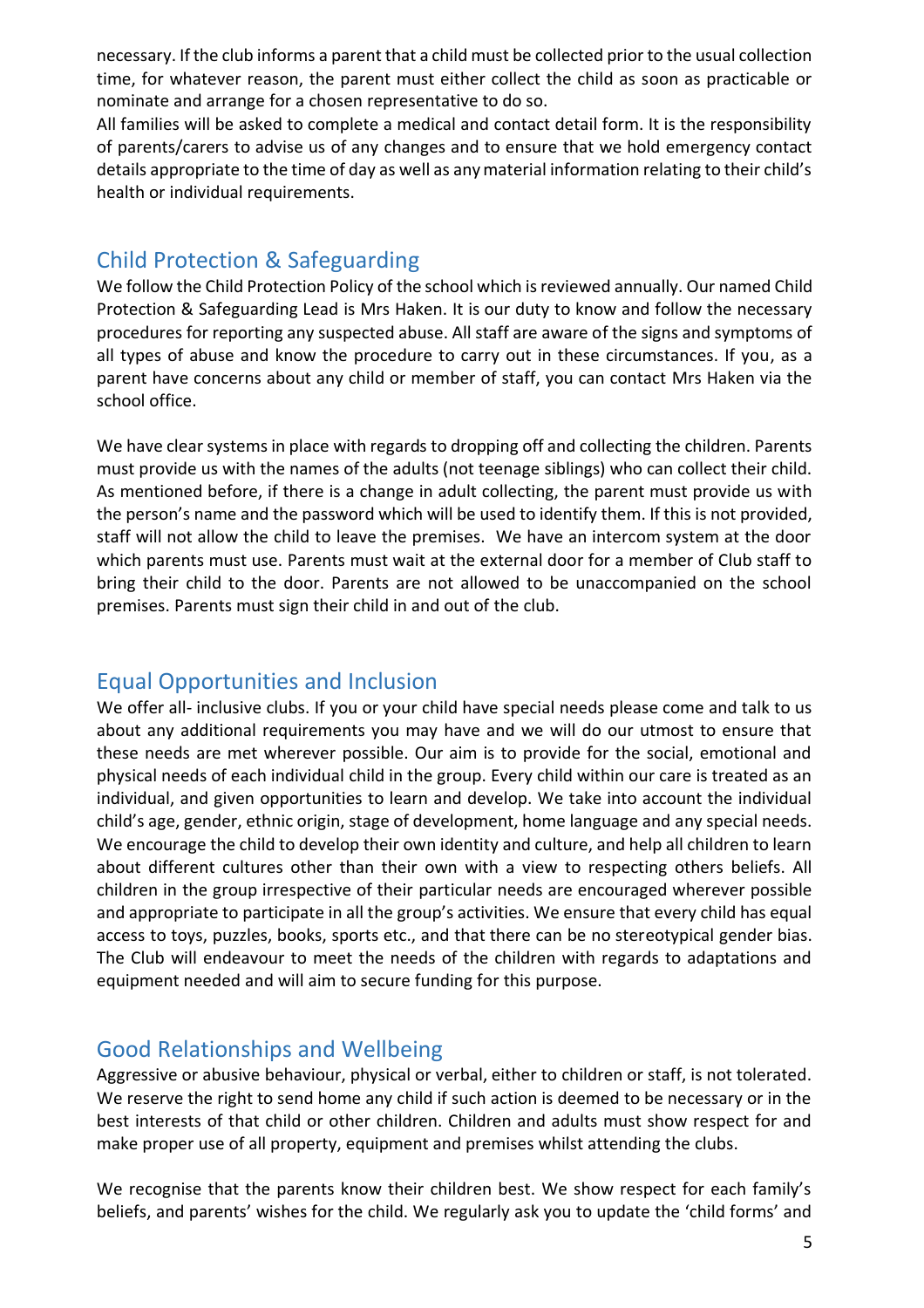ask parents to check the arrangements for collection and emergencies. It is the parents' responsibility to advise us of any changes. At the end of every day parents have the opportunity to speak to us, or make an appointment to speak with us at a convenient time to them.

## <span id="page-5-0"></span>Behaviour Management

At the club we follow the Positive Behaviour Management Policy of the school. We take a positive approach to managing children's behaviour, but also allow the children to sort out their own disputes in a calm manner. Praise and encouragement is given for good behaviour that we pass on to the parents at the end of the day.

# <span id="page-5-1"></span>Valuables

The clubs do not accept responsibility for any money, toys, games or valuable items etc. which children may bring. We will make every effort to care for items that a child needs at school, e.g. musical instruments, if these are given to the care worker on arrival. Please ensure mobile phones are handed into a member of staff.

## <span id="page-5-2"></span>**Complaints**

If you have a complaint, please feel that you can discuss this with us at any time and we will try and work together to rectify it. If it is not remedied and you feel dissatisfied, you can make a formal complaint to the school, for the attention of Mrs Haken.

Before children attend, parents are required to accept our terms and conditions and to complete an application form. We hope the above information is useful to you and if you have any further questions please do not hesitate to contact us.

#### <span id="page-5-3"></span>Contact numbers

Office – 01268 543584 Out of school hours emergency: 07849 756647 Email: childrensclub@millhouse.essex.sch.uk